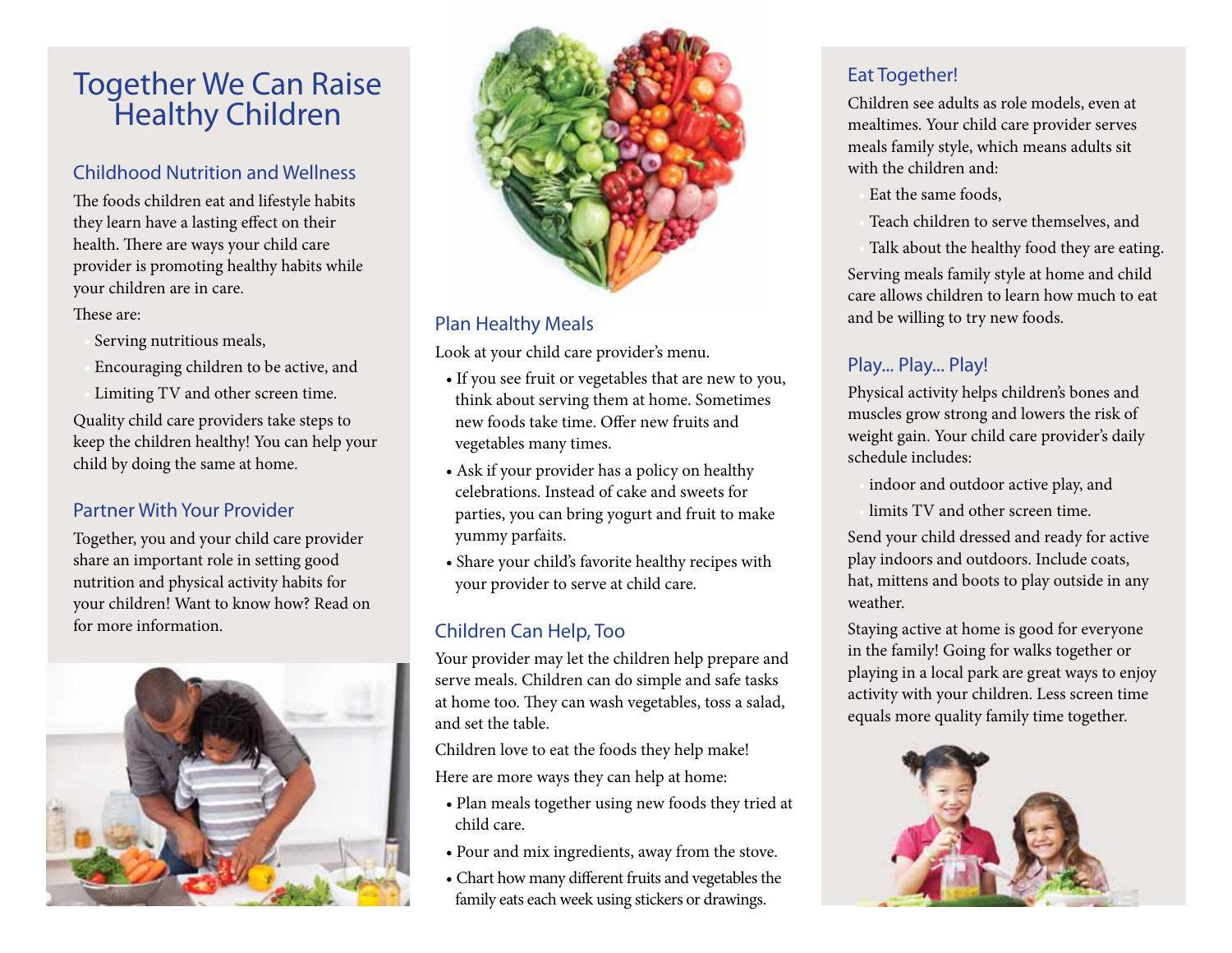For More Information

about healthy eating and exercise, visit:

CACFP [health.ny.gov/CACFP](http://health.ny.gov/cacfp)

Let's Move! Child Care [healthykidshealthyfuture.org](http://healthykidshealthyfuture.org)

[Eat Well Play Hard in Child Care Settings](http://health.ny.gov/prevention/nutrition/cacfp/ewphccs.htm) health.ny.gov/prevention/nutrition/cacfp/ ewphccs.htm

[QUALITYstarsNY; A winning beginning](http://qualitystarsny.org/index.php)  for all our children qualitystarsny.org/index.php

[Choose My Plate](http://choosemyplate.gov) choosemyplate.gov

Eat Smart New York [otda.ny.gov/programs/nutrition/](http://otda.ny.gov/programs/nutrition/)

[Core Nutrition Messages for Healthier](http://www.fns.usda.gov/core-nutrition/core-nutrition-messages)  Food Choices www.fns.usda.gov/core-nutrition/corenutrition-messages

[Physical Activity Guidelines for Children](http://nrckids.org/default/index.cfm/parentsguardians/) nrckids.org/default/index.cfm/ parentsguardians/

Child care regulations [ocfs.ny.gov/main/childcare/daycare\\_regs.](http://ocfs.ny.gov/main/childcare/daycare_regs.asp) asp



When a child care provider joins the free Child and Adult Care Food Program (CACFP), they can be reimbursed for serving healthy meals and snacks to children.

CACFP staff can help child care providers learn about CACFP and plan healthy meals. Ask your child care provider to contact CACFP at:

**Center-based programs**, call 1-800-942-3858

**Family and Group Day Care**, call the Growing Up Healthy Hotline 1-800-522-5006 E-mail: cacfp@health.state.ny.us

To order more brochures, contact: NYS DOH Distribution Center 21 Simmons Lane Menands, NY 12204 Fax: 518-465-0432 b0019w@health.state.ny.us

> NYS Department of Health Division of Nutrition health.ny.gov

NYS Office of Children & Family Services Division of Child Care Services ocfs.ny.gov



## **Together We Can Raise Healthy Children**





4421 6/14